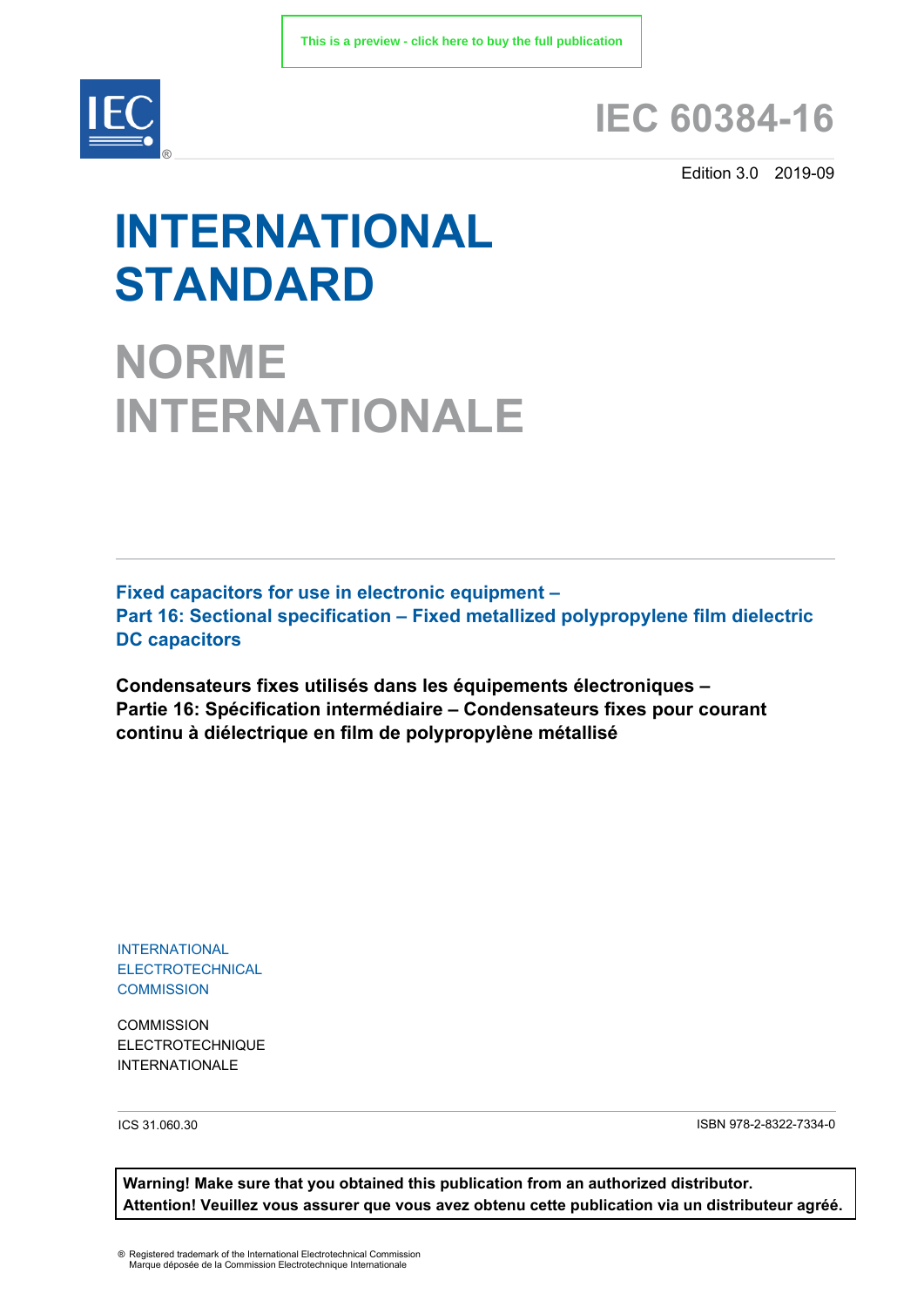$-2-$ 

IEC 60384-16:2019 © IEC 2019

# CONTENTS

| 1.             |       |                                                                            |  |
|----------------|-------|----------------------------------------------------------------------------|--|
|                | 1.1   |                                                                            |  |
|                | 1.2   |                                                                            |  |
|                | 1.3   |                                                                            |  |
|                | 1.4   |                                                                            |  |
|                | 1.4.1 |                                                                            |  |
|                | 1.4.2 |                                                                            |  |
|                | 1.4.3 |                                                                            |  |
|                | 1.4.4 |                                                                            |  |
|                | 1.4.5 |                                                                            |  |
|                | 1.5   |                                                                            |  |
|                | 1.6   |                                                                            |  |
|                | 1.6.1 |                                                                            |  |
|                | 1.6.2 |                                                                            |  |
|                | 1.6.3 |                                                                            |  |
|                | 1.6.4 |                                                                            |  |
| $\overline{2}$ |       |                                                                            |  |
|                | 2.1   |                                                                            |  |
|                | 2.2   |                                                                            |  |
|                | 2.2.1 |                                                                            |  |
|                | 2.2.2 |                                                                            |  |
|                | 2.2.3 | Nominal capacitance with associated tolerance values  12                   |  |
|                | 2.2.4 |                                                                            |  |
|                | 2.2.5 |                                                                            |  |
|                | 2.2.6 |                                                                            |  |
| 3              |       |                                                                            |  |
|                | 3.1   |                                                                            |  |
|                | 3.2   |                                                                            |  |
|                | 3.3   |                                                                            |  |
|                | 3.4   |                                                                            |  |
|                | 3.4.1 |                                                                            |  |
|                | 3.4.2 | Qualification approval on the basis of the fixed sample size procedures 13 |  |
|                | 3.5   |                                                                            |  |
|                | 3.5.1 |                                                                            |  |
|                | 3.5.2 |                                                                            |  |
|                | 3.5.3 |                                                                            |  |
|                | 3.5.4 |                                                                            |  |
| 4              |       |                                                                            |  |
|                |       |                                                                            |  |
|                | 4.1   |                                                                            |  |
|                | 4.1.1 |                                                                            |  |
|                | 4.1.2 |                                                                            |  |
|                | 4.1.3 |                                                                            |  |
|                | 4.2   |                                                                            |  |
|                | 4.2.1 |                                                                            |  |
|                | 4.2.2 |                                                                            |  |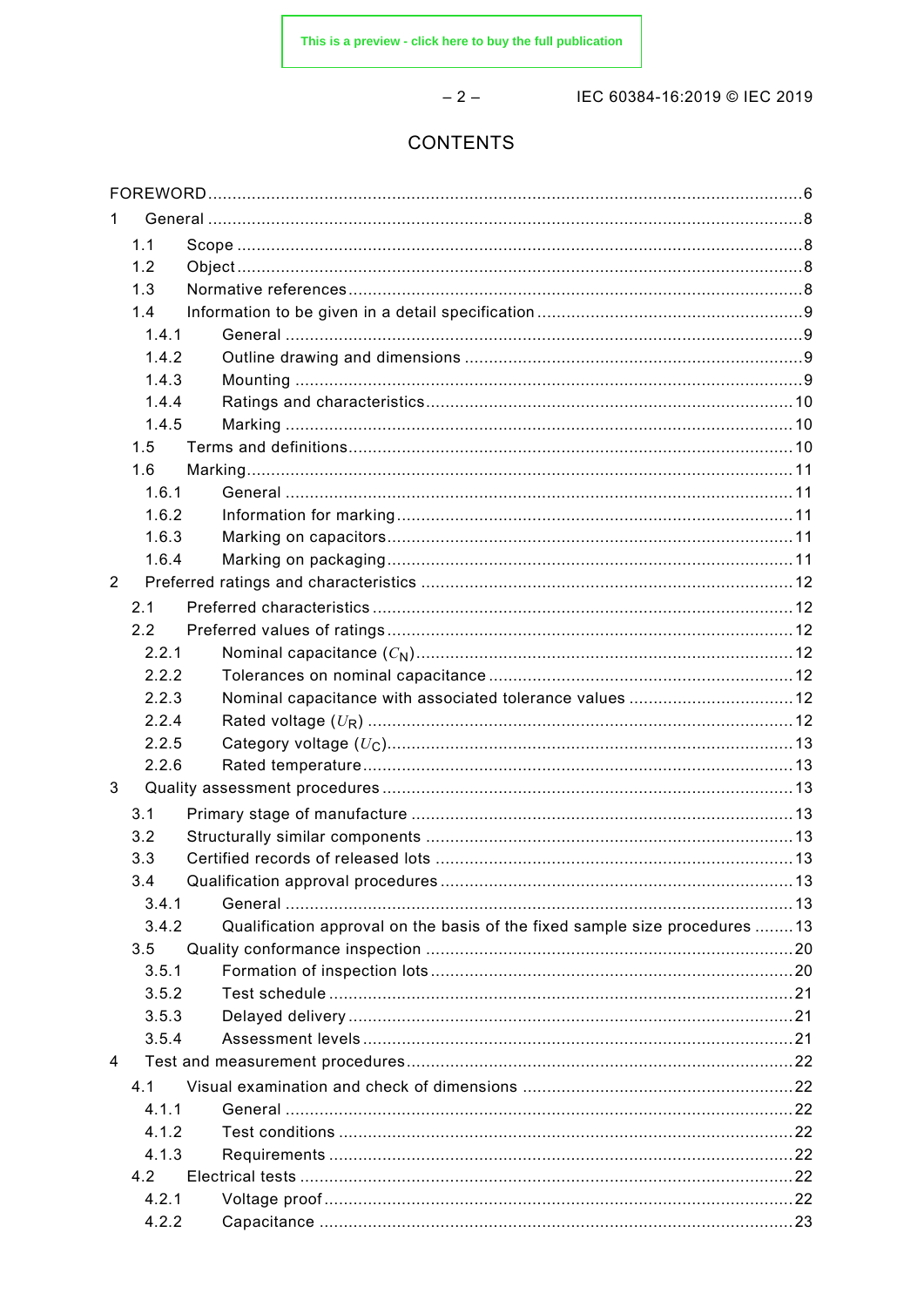IEC 60384-16:2019 © IEC 2019

| 4.2.3  |                                                          |    |
|--------|----------------------------------------------------------|----|
| 4.2.4  |                                                          |    |
| 4.2.5  |                                                          |    |
| 4.2.6  | Characteristics depending on temperature (if required)26 |    |
| 4.3    |                                                          |    |
| 4.3.1  |                                                          |    |
| 4.3.2  |                                                          |    |
| 4.3.3  |                                                          |    |
| 4.3.4  |                                                          |    |
| 4.4    |                                                          |    |
| 4.4.1  |                                                          |    |
| 4.4.2  |                                                          |    |
| 4.4.3  |                                                          |    |
| 4.4.4  |                                                          |    |
| 4.5    |                                                          |    |
| 4.5.1  |                                                          |    |
| 4.5.2  |                                                          |    |
| 4.5.3  |                                                          |    |
| 4.5.4  |                                                          |    |
| 4.6    |                                                          |    |
| 4.6.1  |                                                          |    |
| 4.6.2  |                                                          |    |
| 4.6.3  |                                                          |    |
| 4.6.4  |                                                          |    |
| 4.6.5  |                                                          |    |
| 4.7    |                                                          |    |
| 4.7.1  |                                                          |    |
| 4.7.2  |                                                          |    |
| 4.7.3  |                                                          |    |
| 4.7.4  |                                                          |    |
|        | 4.8 Bump (if required)                                   | 29 |
| 4.8.1  |                                                          |    |
| 4.8.2  |                                                          |    |
| 4.8.3  |                                                          |    |
| 4.8.4  |                                                          |    |
| 4.8.5  |                                                          |    |
| 4.9    |                                                          |    |
| 4.9.1  |                                                          |    |
| 4.9.2  |                                                          |    |
| 4.9.3  |                                                          |    |
| 4.9.4  |                                                          |    |
| 4.9.5  |                                                          |    |
| 4.10   |                                                          |    |
| 4.10.1 |                                                          |    |
| 4.10.2 |                                                          |    |
| 4.10.3 |                                                          |    |
| 4.10.4 |                                                          |    |
| 4.10.5 |                                                          |    |
| 4.10.6 |                                                          |    |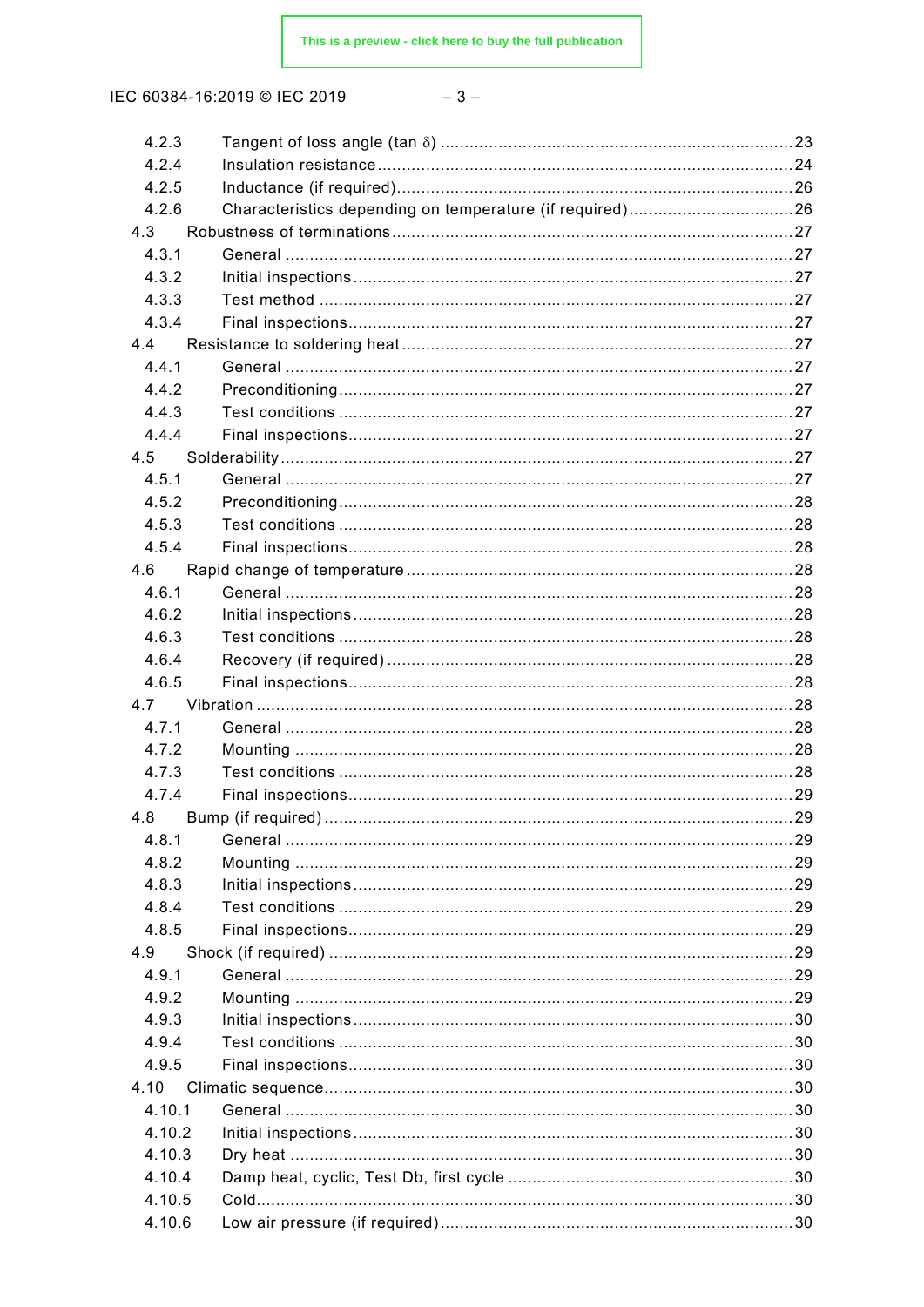#### $-4-$

IEC 60384-16:2019 © IEC 2019

| 4.10.7 |                                                                                       |  |
|--------|---------------------------------------------------------------------------------------|--|
| 4.11   |                                                                                       |  |
| 4.11.1 |                                                                                       |  |
| 4.11.2 |                                                                                       |  |
| 4.11.3 |                                                                                       |  |
| 4.11.4 |                                                                                       |  |
| 4.11.5 |                                                                                       |  |
| 4.11.6 |                                                                                       |  |
| 4.12   |                                                                                       |  |
| 4.12.1 |                                                                                       |  |
| 4.12.2 |                                                                                       |  |
| 4.12.3 |                                                                                       |  |
| 4.12.4 |                                                                                       |  |
| 4.12.5 |                                                                                       |  |
| 4.13   |                                                                                       |  |
| 4.13.1 |                                                                                       |  |
| 4.13.2 |                                                                                       |  |
| 4.13.3 |                                                                                       |  |
| 4.13.4 |                                                                                       |  |
| 4.13.5 |                                                                                       |  |
| 4.14   |                                                                                       |  |
| 4.15   |                                                                                       |  |
| 4.16   |                                                                                       |  |
|        |                                                                                       |  |
|        | Annex A (normative) Humidity robustness grades for applications, where high stability |  |
| A.1    |                                                                                       |  |
| A.2    |                                                                                       |  |
| A.2.1  |                                                                                       |  |
| A.2.2  |                                                                                       |  |
| A.2.3  |                                                                                       |  |
| A.2.4  |                                                                                       |  |
| A.3    |                                                                                       |  |
|        |                                                                                       |  |
|        |                                                                                       |  |
|        |                                                                                       |  |
|        |                                                                                       |  |
|        | Table 2 - Preferred combinations of capacitance value series and tolerances  12       |  |
|        | Table 3 - Sampling plan for qualification approval tests, assessment level EZ15       |  |
|        |                                                                                       |  |
|        |                                                                                       |  |
|        |                                                                                       |  |
|        |                                                                                       |  |
|        | Table 8 – Tangent of loss angle limits, 1 kHz ………………………………………………………………24              |  |
|        | Table 9 – Tangent of loss angle limits, 10 kHz ……………………………………………………………24              |  |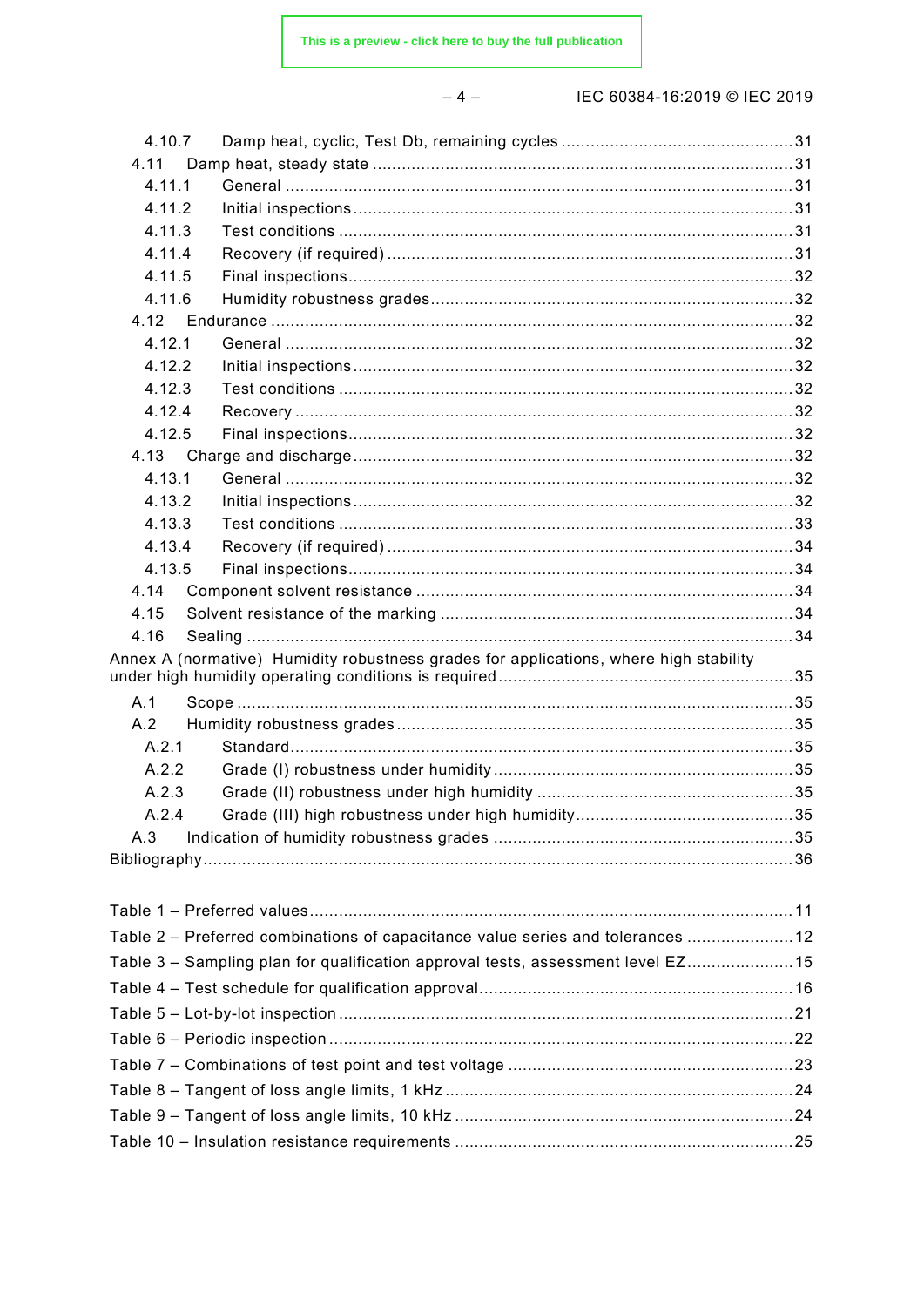IEC 60384-16:2019 © IEC 2019 – 5 –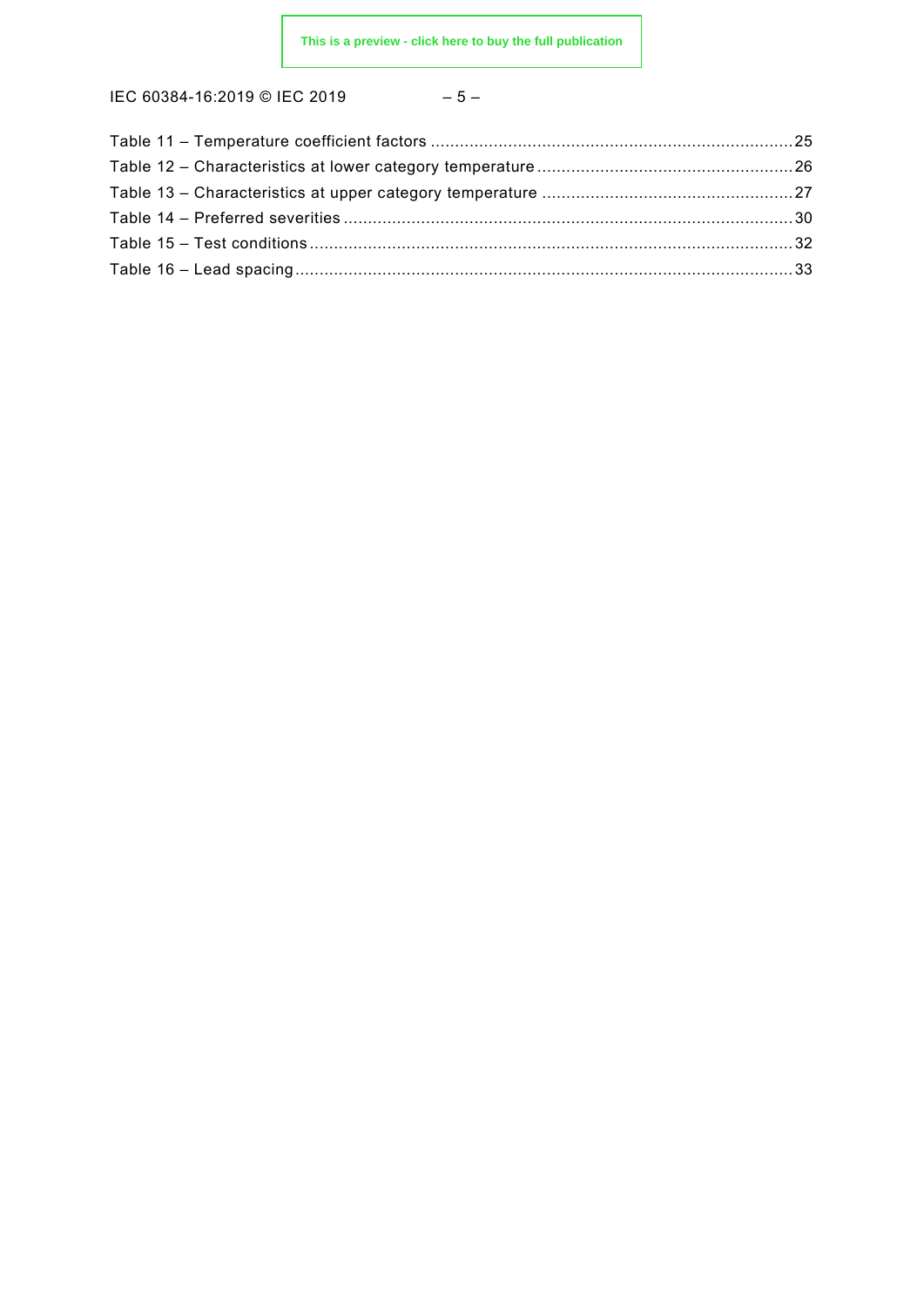**[This is a preview - click here to buy the full publication](https://webstore.iec.ch/publication/29103&preview)**

– 6 – IEC 60384-16:2019 © IEC 2019

# INTERNATIONAL ELECTROTECHNICAL COMMISSION

\_\_\_\_\_\_\_\_\_\_\_\_

# **FIXED CAPACITORS FOR USE IN ELECTRONIC EQUIPMENT –**

# **Part 16: Sectional specification – Fixed metallized polypropylene film dielectric DC capacitors**

### FOREWORD

- <span id="page-5-0"></span>1) The International Electrotechnical Commission (IEC) is a worldwide organization for standardization comprising all national electrotechnical committees (IEC National Committees). The object of IEC is to promote international co-operation on all questions concerning standardization in the electrical and electronic fields. To this end and in addition to other activities, IEC publishes International Standards, Technical Specifications, Technical Reports, Publicly Available Specifications (PAS) and Guides (hereafter referred to as "IEC Publication(s)"). Their preparation is entrusted to technical committees; any IEC National Committee interested in the subject dealt with may participate in this preparatory work. International, governmental and nongovernmental organizations liaising with the IEC also participate in this preparation. IEC collaborates closely with the International Organization for Standardization (ISO) in accordance with conditions determined by agreement between the two organizations.
- 2) The formal decisions or agreements of IEC on technical matters express, as nearly as possible, an international consensus of opinion on the relevant subjects since each technical committee has representation from all interested IEC National Committees.
- 3) IEC Publications have the form of recommendations for international use and are accepted by IEC National Committees in that sense. While all reasonable efforts are made to ensure that the technical content of IEC Publications is accurate, IEC cannot be held responsible for the way in which they are used or for any misinterpretation by any end user.
- 4) In order to promote international uniformity, IEC National Committees undertake to apply IEC Publications transparently to the maximum extent possible in their national and regional publications. Any divergence between any IEC Publication and the corresponding national or regional publication shall be clearly indicated in the latter.
- 5) IEC itself does not provide any attestation of conformity. Independent certification bodies provide conformity assessment services and, in some areas, access to IEC marks of conformity. IEC is not responsible for any services carried out by independent certification bodies.
- 6) All users should ensure that they have the latest edition of this publication.
- 7) No liability shall attach to IEC or its directors, employees, servants or agents including individual experts and members of its technical committees and IEC National Committees for any personal injury, property damage or other damage of any nature whatsoever, whether direct or indirect, or for costs (including legal fees) and expenses arising out of the publication, use of, or reliance upon, this IEC Publication or any other IEC Publications.
- 8) Attention is drawn to the Normative references cited in this publication. Use of the referenced publications is indispensable for the correct application of this publication.
- 9) Attention is drawn to the possibility that some of the elements of this IEC Publication may be the subject of patent rights. IEC shall not be held responsible for identifying any or all such patent rights.

International Standard IEC 60384-16 has been prepared by IEC technical committee 40: Capacitors and resistors for electronic equipment.

This third edition cancels and replaces the second edition published in 2005. This edition constitutes a technical revision.

This edition includes the following significant technical changes with respect to the previous edition:

- a) revision of the structure in accordance with ISO/IEC Directives, Part 2: 2016 to the extent practicable, and harmonization between other similar kinds of documents;
- b) in addition, Clause 4 and all the tables have been reviewed in order to prevent duplications and contradictions.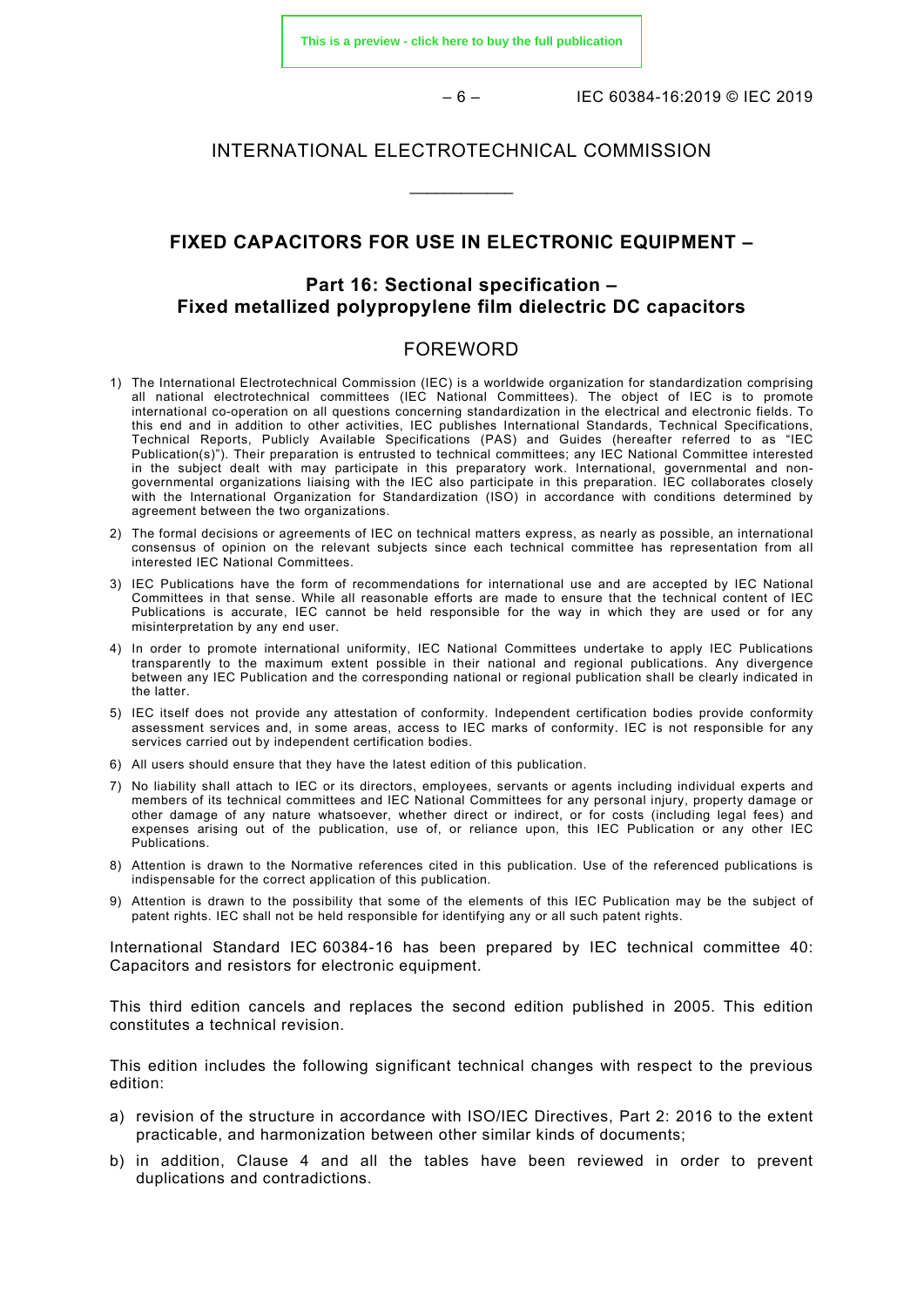IEC 60384-16:2019 © IEC 2019 – 7 –

The text of this International Standard is based on the following documents:

| <b>FDIS</b>  | Report on voting |
|--------------|------------------|
| 40/2686/FDIS | 40/2691/RVD      |

Full information on the voting for the approval of this International Standard can be found in the report on voting indicated in the above table.

This document has been drafted in accordance with the ISO/IEC Directives, Part 2.

The list of all parts of the IEC 60384 series, under the general title *Fixed capacitors for use in electronic equipment*, can be found on the IEC website.

The committee has decided that the contents of this document will remain unchanged until the stability date indicated on the IEC website under ["http://webstore.iec.ch"](http://webstore.iec.ch/) in the data related to the specific document. At this date, the document will be

- reconfirmed,
- withdrawn,
- replaced by a revised edition, or
- amended.

The contents of the corrigendum of December 2020 have been included in this copy.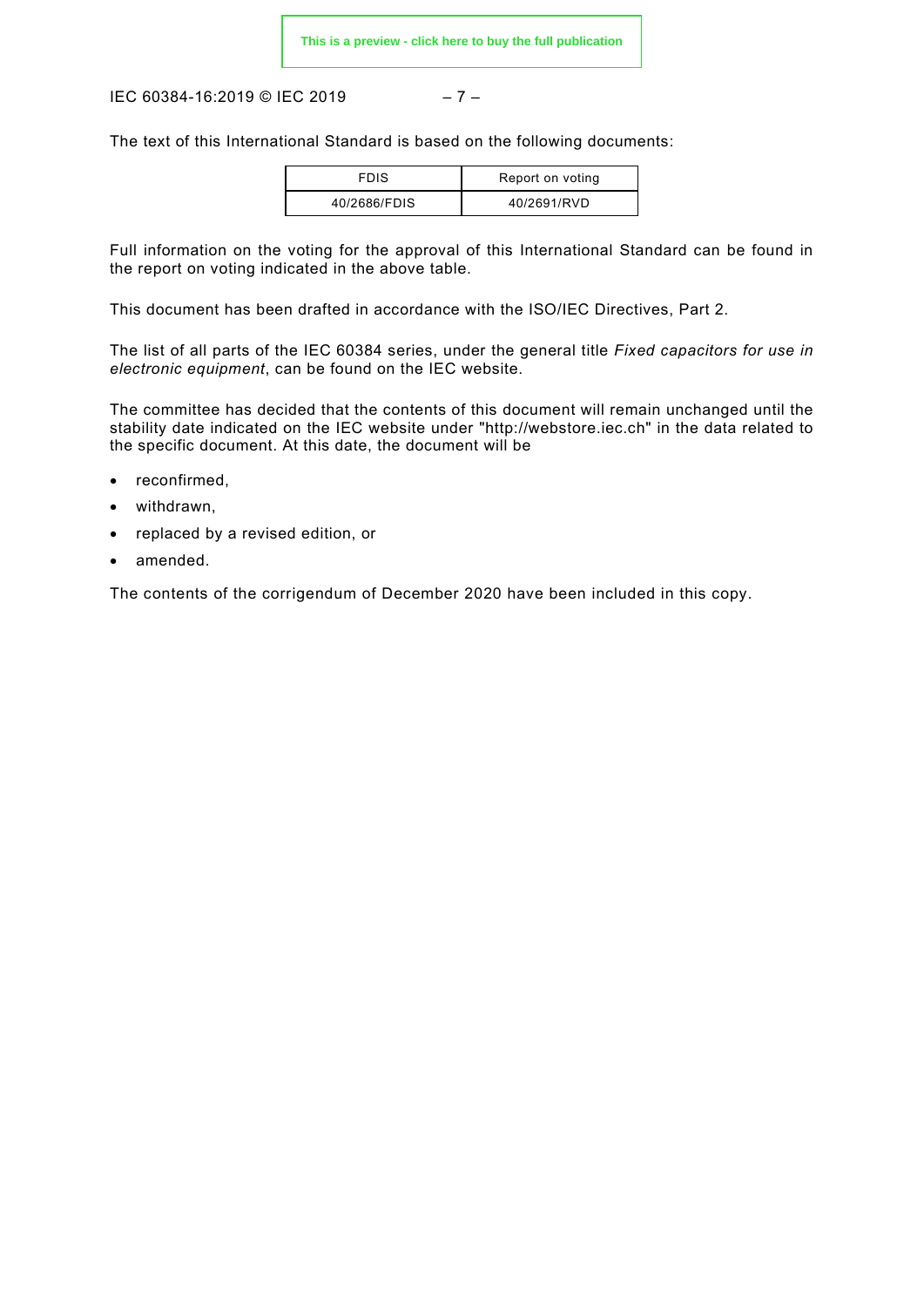$-8 - 1$  IEC 60384-16:2019 © IEC 2019

# **FIXED CAPACITORS FOR USE IN ELECTRONIC EQUIPMENT –**

# **Part 16: Sectional specification – Fixed metallized polypropylene film dielectric DC capacitors**

## <span id="page-7-0"></span>**1 General**

#### <span id="page-7-1"></span>**1.1 Scope**

This part of IEC 60384 applies to fixed capacitors with metallized electrodes and polypropylene dielectric for use in electronic equipment.

These capacitors can have "self-healing properties" depending on conditions of use. They are mainly intended for use with direct voltage.

The maximum power to be applied is 500 var at 50 Hz and the maximum peak voltage is 2 500 V.

The following two grades are covered;

- a) Grade 1: for long-life application;
- b) Grade 2: for general application.

Capacitors for alternating voltage and pulse applications are not included, but are covered by IEC 60384-17.

Capacitors for electromagnetic interference suppression are not included, but are covered by IEC 60384-14.

Capacitors for electrical shock hazard protection (covered by IEC 60065) and fluorescent lamp and motor capacitors are also excluded.

#### <span id="page-7-2"></span>**1.2 Object**

The object of this document is to prescribe preferred ratings and characteristics and to select from IEC 60384-1:2016 the appropriate quality assessment procedures, tests and measuring methods and to give general performance requirements for this type of capacitor. Test severities and requirements prescribed in detail specifications referring to this sectional specification are of equal or higher performance level, because lower performance levels are not permitted.

#### <span id="page-7-3"></span>**1.3 Normative references**

The following documents are referred to in the text in such a way that some or all of their content constitutes requirements of this document. For dated references, only the edition cited applies. For undated references, the latest edition of the referenced document (including any amendments) applies.

IEC 60063, *Preferred number series for resistors and capacitors*

IEC 60068-1:2013, *Environmental testing – Part 1: General and guidance*

IEC 60384-1:2016, *Fixed capacitors for use in electronic equipment – Part 1: Generic specification*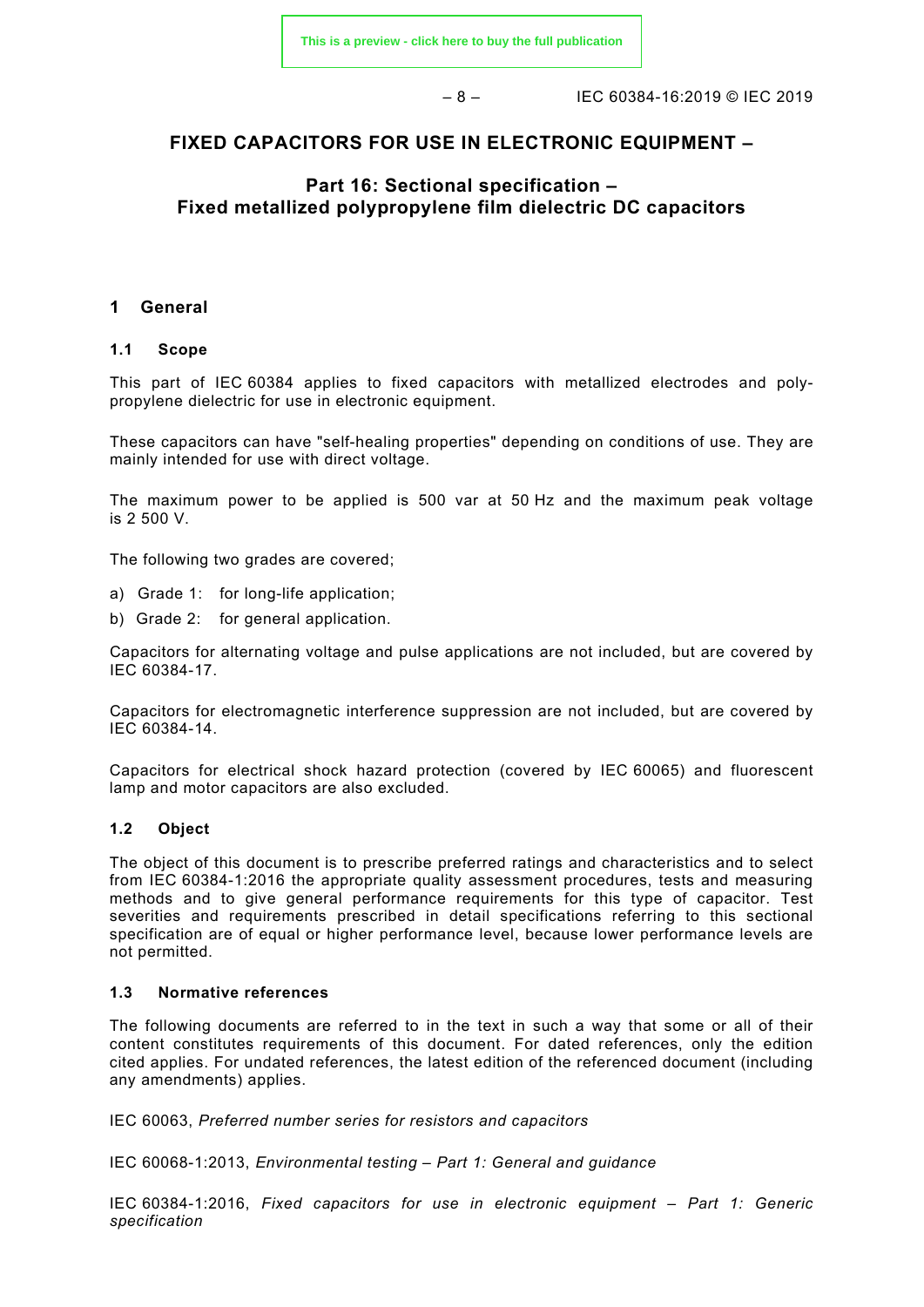IEC 60384-16:2019 © IEC 2019

$$
-9-
$$

IEC 61193-2:2007, *Quality assessment system – Part 2: Selection and use of sampling plans for inspection of electronic components and packages*

IEC 60417, *Graphical symbols for use on equipment* (available at [http://www.graphical](http://www.graphical-symbols.info/equipment)[symbols.info/equipment\)](http://www.graphical-symbols.info/equipment)

<span id="page-8-3"></span><span id="page-8-2"></span><span id="page-8-1"></span><span id="page-8-0"></span>ISO 3, *Preferred numbers – Series of preferred numbers*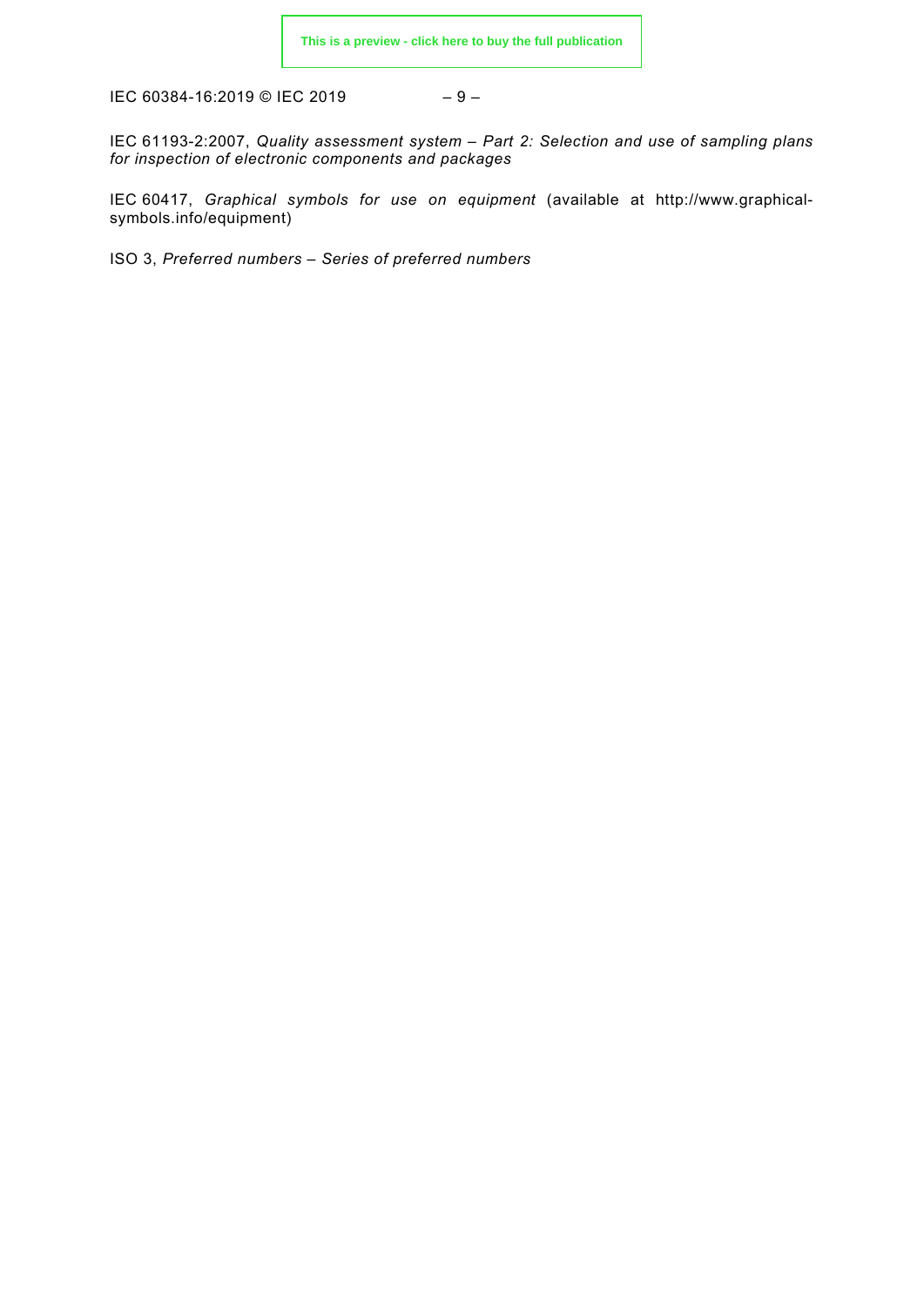$-38-$ 

IEC 60384-16:2019 © IEC 2019

# SOMMAIRE

| 1 |       |                                                                      |  |
|---|-------|----------------------------------------------------------------------|--|
|   | 1.1   |                                                                      |  |
|   | 1.2   |                                                                      |  |
|   | 1.3   |                                                                      |  |
|   | 1.4   | Informations devant figurer dans une spécification particulière45    |  |
|   | 1.4.1 |                                                                      |  |
|   | 1.4.2 |                                                                      |  |
|   | 1.4.3 |                                                                      |  |
|   | 1.4.4 |                                                                      |  |
|   | 1.4.5 |                                                                      |  |
|   | 1.5   |                                                                      |  |
|   | 1.6   |                                                                      |  |
|   | 1.6.1 |                                                                      |  |
|   | 1.6.2 |                                                                      |  |
|   | 1.6.3 |                                                                      |  |
|   | 1.6.4 |                                                                      |  |
| 2 |       |                                                                      |  |
|   | 2.1   |                                                                      |  |
|   | 2.2   |                                                                      |  |
|   | 2.2.1 |                                                                      |  |
|   | 2.2.2 |                                                                      |  |
|   | 2.2.3 | Capacité nominale avec les valeurs de tolérances associées 48        |  |
|   | 2.2.4 |                                                                      |  |
|   | 2.2.5 |                                                                      |  |
|   | 2.2.6 |                                                                      |  |
| 3 |       |                                                                      |  |
|   | 3.1   |                                                                      |  |
|   | 3.2   |                                                                      |  |
|   | 3.3   |                                                                      |  |
|   | 3.4   |                                                                      |  |
|   | 3.4.1 |                                                                      |  |
|   | 3.4.2 | Homologation fondée sur les procédures avec un nombre d'échantillons |  |
|   |       |                                                                      |  |
|   | 3.5   |                                                                      |  |
|   | 3.5.1 |                                                                      |  |
|   | 3.5.2 |                                                                      |  |
|   | 3.5.3 |                                                                      |  |
|   | 3.5.4 |                                                                      |  |
| 4 |       |                                                                      |  |
|   | 4.1   |                                                                      |  |
|   | 4.1.1 |                                                                      |  |
|   | 4.1.2 |                                                                      |  |
|   | 4.1.3 |                                                                      |  |
|   | 4.2   |                                                                      |  |
|   | 4.2.1 |                                                                      |  |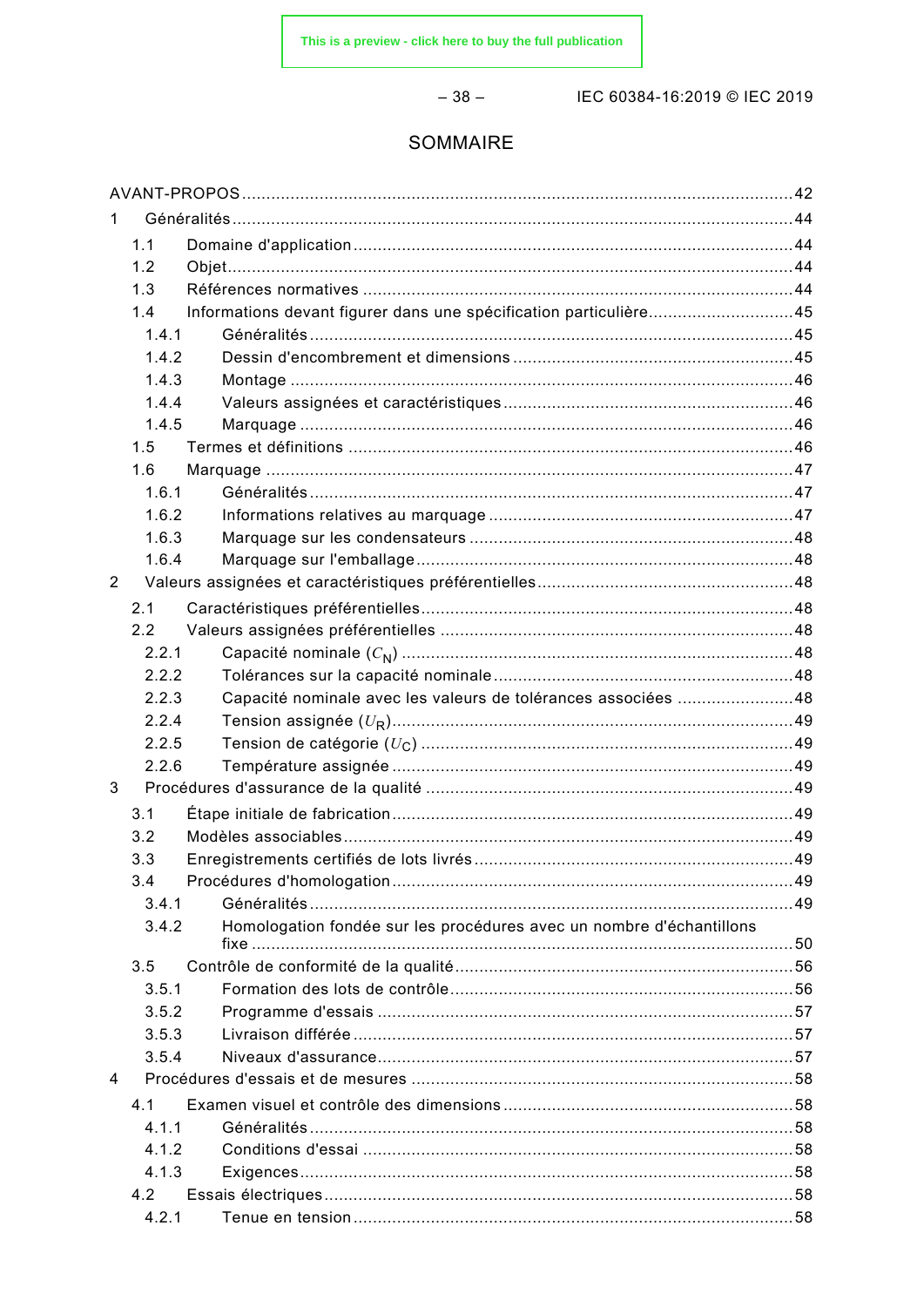IEC 60384-16:2019 © IEC 2019

| 4.2.2  |                                                             |  |
|--------|-------------------------------------------------------------|--|
| 4.2.3  |                                                             |  |
| 4.2.4  |                                                             |  |
| 4.2.5  |                                                             |  |
| 4.2.6  | Caractéristiques dépendant de la température (si exigées)62 |  |
| 4.3    |                                                             |  |
| 4.3.1  |                                                             |  |
| 4.3.2  |                                                             |  |
| 4.3.3  |                                                             |  |
| 4.3.4  |                                                             |  |
| 4.4    |                                                             |  |
| 4.4.1  |                                                             |  |
| 4.4.2  |                                                             |  |
| 4.4.3  |                                                             |  |
| 4.4.4  |                                                             |  |
| 4.5    |                                                             |  |
| 4.5.1  |                                                             |  |
| 4.5.2  |                                                             |  |
| 4.5.3  |                                                             |  |
| 4.5.4  |                                                             |  |
| 4.6    |                                                             |  |
| 4.6.1  |                                                             |  |
| 4.6.2  |                                                             |  |
| 4.6.3  |                                                             |  |
| 4.6.4  |                                                             |  |
| 4.6.5  |                                                             |  |
| 4.7    |                                                             |  |
| 4.7.1  |                                                             |  |
| 4.7.2  |                                                             |  |
| 4.7.3  |                                                             |  |
| 4.7.4  |                                                             |  |
| 4.8    |                                                             |  |
| 4.8.1  |                                                             |  |
| 4.8.2  |                                                             |  |
| 4.8.3  |                                                             |  |
| 4.8.4  |                                                             |  |
| 4.8.5  |                                                             |  |
| 4.9    |                                                             |  |
| 4.9.1  |                                                             |  |
| 4.9.2  |                                                             |  |
| 4.9.3  |                                                             |  |
| 4.9.4  |                                                             |  |
| 4.9.5  |                                                             |  |
| 4.10   |                                                             |  |
| 4.10.1 |                                                             |  |
| 4.10.2 |                                                             |  |
| 4.10.3 |                                                             |  |
| 4.10.4 |                                                             |  |
| 4.10.5 |                                                             |  |
|        |                                                             |  |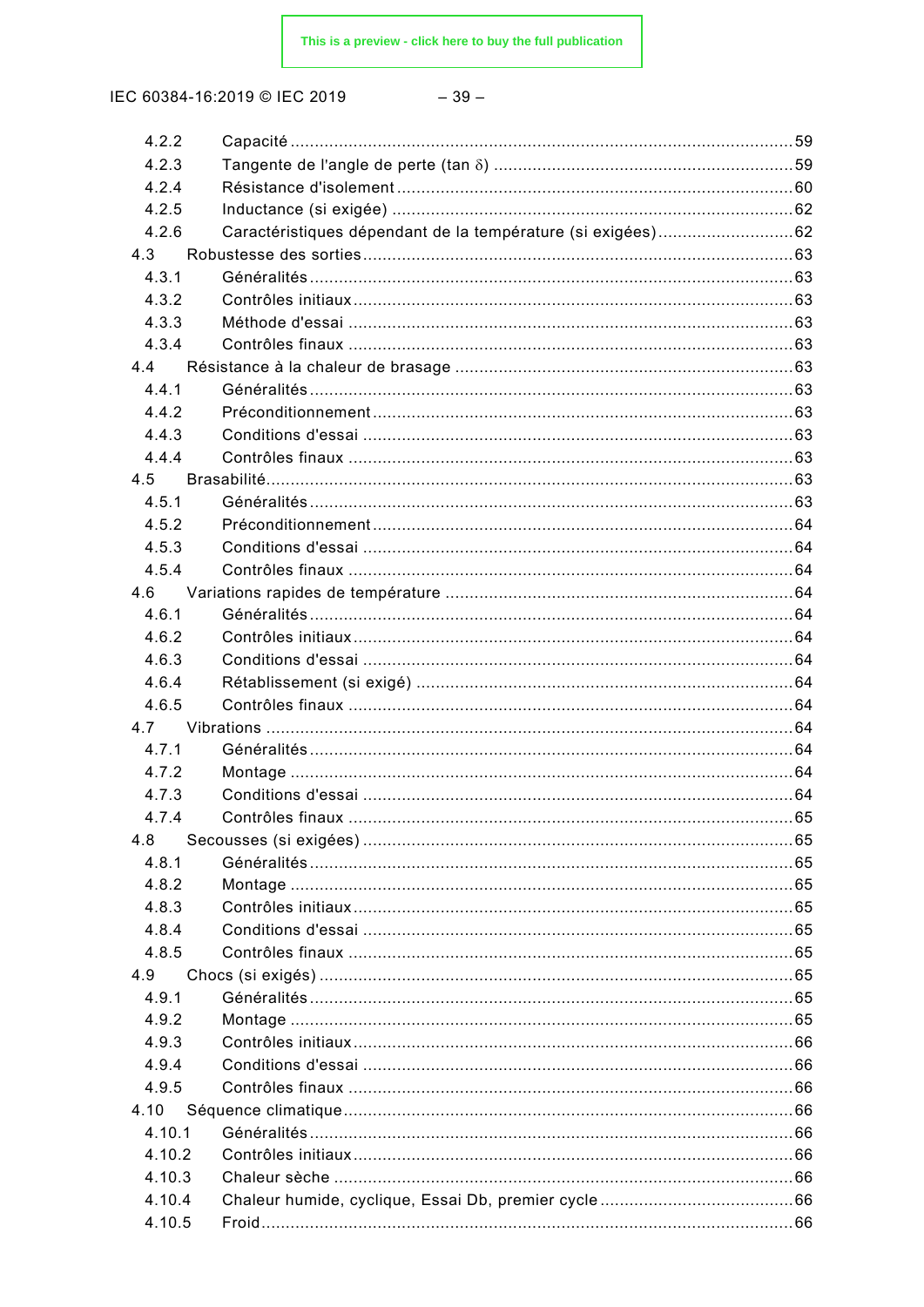| M.<br>۰. |  |
|----------|--|
|----------|--|

– 40 – IEC 60384-16:2019 © IEC 2019

| 4.10.6 |                                                                                   |  |
|--------|-----------------------------------------------------------------------------------|--|
| 4.10.7 |                                                                                   |  |
| 4.11   |                                                                                   |  |
| 4.11.1 |                                                                                   |  |
| 4.11.2 |                                                                                   |  |
| 4.11.3 |                                                                                   |  |
| 4.11.4 |                                                                                   |  |
| 4.11.5 |                                                                                   |  |
| 4.11.6 |                                                                                   |  |
| 4.12   |                                                                                   |  |
| 4.12.1 |                                                                                   |  |
| 4.12.2 |                                                                                   |  |
| 4.12.3 |                                                                                   |  |
| 4.12.4 |                                                                                   |  |
| 4.12.5 |                                                                                   |  |
| 4.13   |                                                                                   |  |
| 4.13.1 |                                                                                   |  |
| 4.13.2 |                                                                                   |  |
| 4.13.3 |                                                                                   |  |
| 4.13.4 |                                                                                   |  |
| 4.13.5 |                                                                                   |  |
| 4.14   |                                                                                   |  |
| 4.15   |                                                                                   |  |
| 4.16   |                                                                                   |  |
|        | Annexe A (normative) Niveaux de résistance à l'humidité pour des applications     |  |
|        | exigeant une grande stabilité dans des conditions de fonctionnement avec une      |  |
| A.1    |                                                                                   |  |
| A.2    |                                                                                   |  |
| A.2.1  |                                                                                   |  |
| A.2.2  |                                                                                   |  |
| A.2.3  |                                                                                   |  |
| A.2.4  |                                                                                   |  |
|        |                                                                                   |  |
| A.3    |                                                                                   |  |
|        |                                                                                   |  |
|        |                                                                                   |  |
|        |                                                                                   |  |
|        | Tableau 2 - Combinaisons préférentielles de séries de valeurs et de tolérances de |  |
|        |                                                                                   |  |
|        | Tableau 3 - Plan d'échantillonnage pour les essais d'homologation, niveau         |  |
|        |                                                                                   |  |
|        |                                                                                   |  |
|        |                                                                                   |  |
|        |                                                                                   |  |
|        |                                                                                   |  |
|        |                                                                                   |  |
|        |                                                                                   |  |
|        |                                                                                   |  |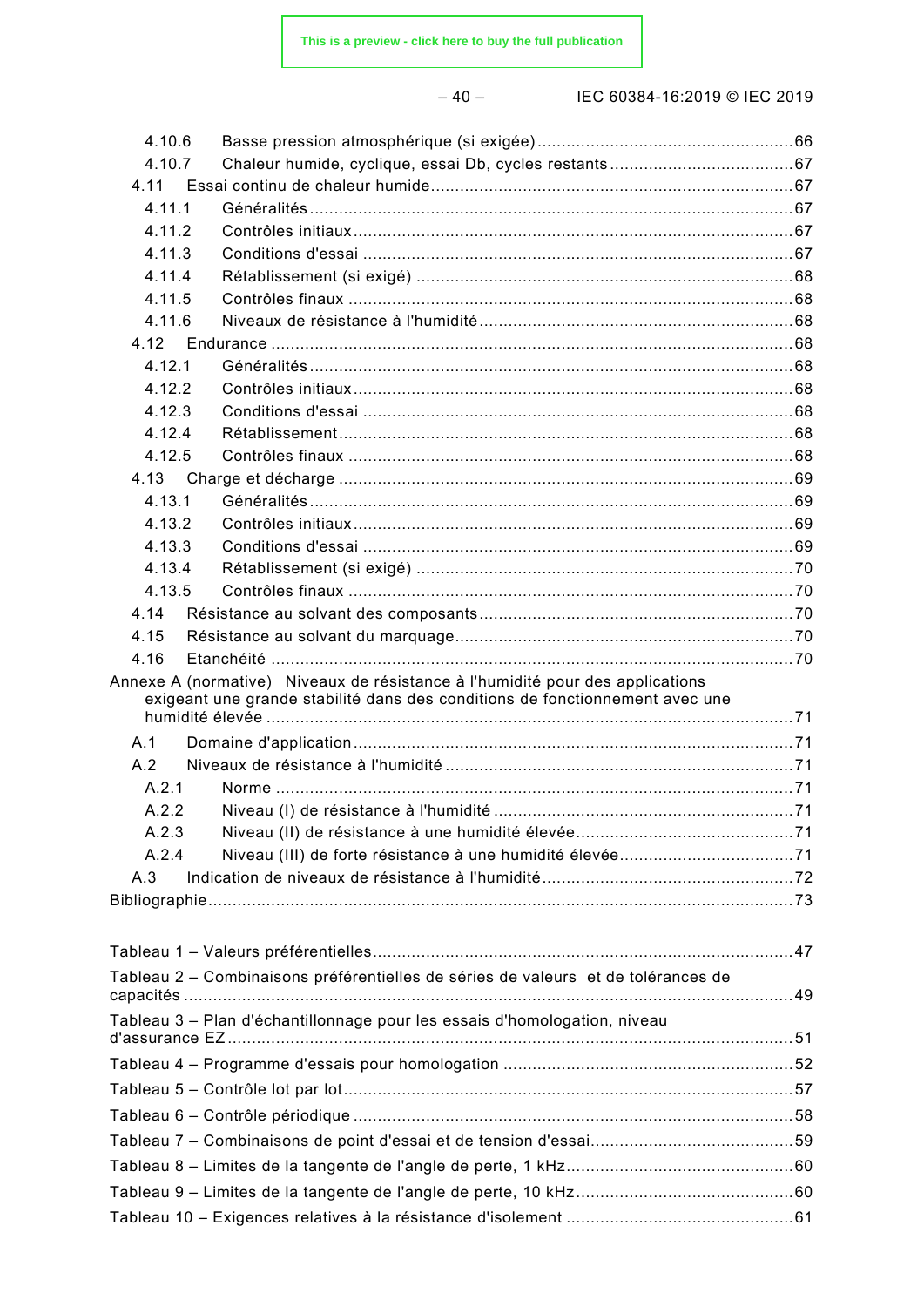IEC 60384-16:2019 © IEC 2019 – 41 –

| Tableau 12 – Caractéristiques à la température minimale de catégorie 62  |  |
|--------------------------------------------------------------------------|--|
| Tableau 13 – Caractéristiques à la température maximale de catégorie  63 |  |
|                                                                          |  |
|                                                                          |  |
|                                                                          |  |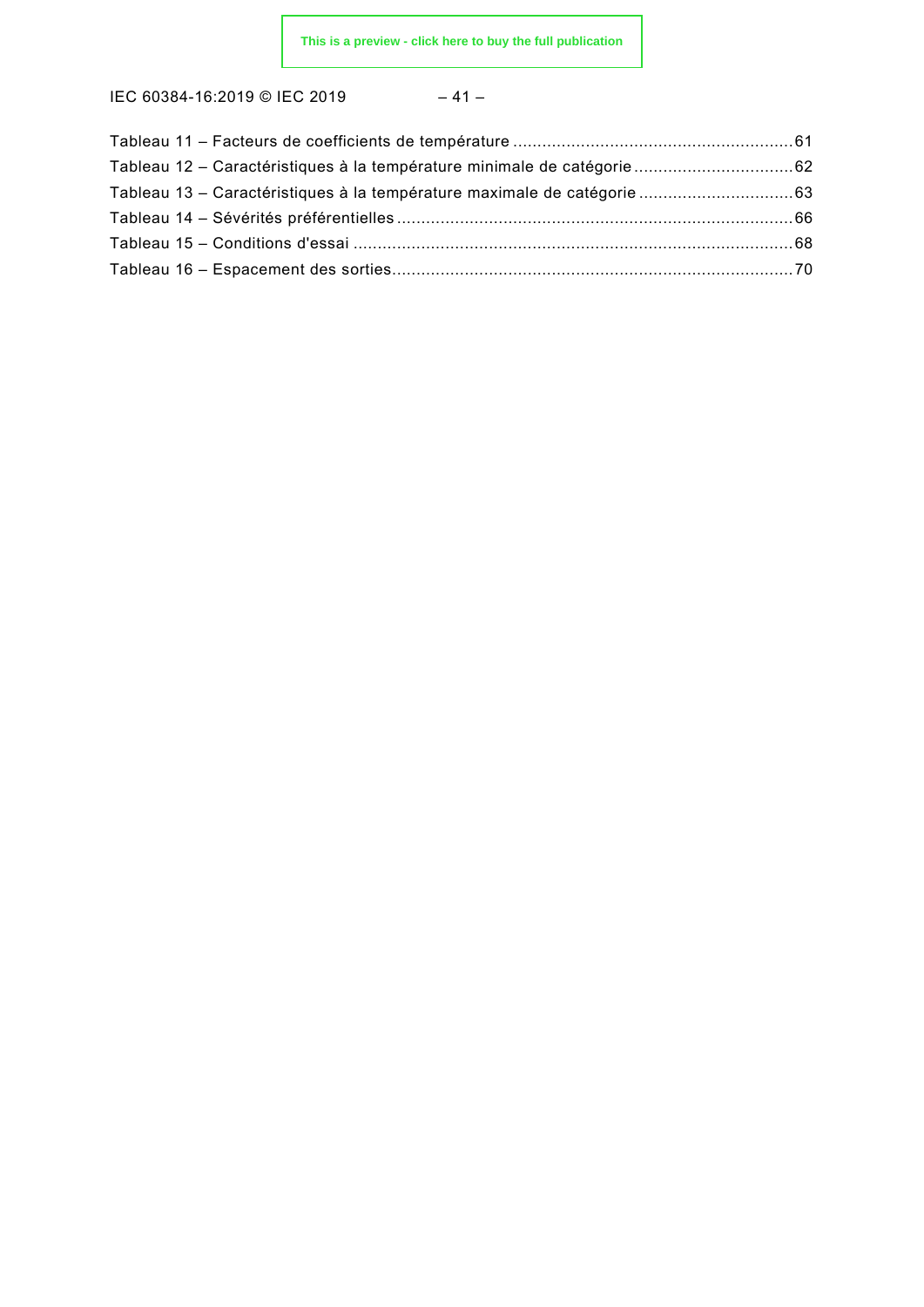**[This is a preview - click here to buy the full publication](https://webstore.iec.ch/publication/29103&preview)**

– 42 – IEC 60384-16:2019 © IEC 2019

# COMMISSION ÉLECTROTECHNIQUE INTERNATIONALE

\_\_\_\_\_\_\_\_\_\_\_\_

# **CONDENSATEURS FIXES UTILISÉS DANS LES ÉQUIPEMENTS ÉLECTRONIQUES –**

# **Partie 16: Spécification intermédiaire – Condensateurs fixes pour courant continu à diélectrique en film de polypropylène métallisé**

# AVANT-PROPOS

- <span id="page-13-0"></span>1) La Commission Electrotechnique Internationale (IEC) est une organisation mondiale de normalisation composée de l'ensemble des comités électrotechniques nationaux (Comités nationaux de l'IEC). L'IEC a pour objet de favoriser la coopération internationale pour toutes les questions de normalisation dans les domaines de l'électricité et de l'électronique. A cet effet, l'IEC – entre autres activités – publie des Normes internationales, des Spécifications techniques, des Rapports techniques, des Spécifications accessibles au public (PAS) et des Guides (ci-après dénommés "Publication(s) de l'IEC"). Leur élaboration est confiée à des comités d'études, aux travaux desquels tout Comité national intéressé par le sujet traité peut participer. Les organisations internationales, gouvernementales et non gouvernementales, en liaison avec l'IEC, participent également aux travaux. L'IEC collabore étroitement avec l'Organisation Internationale de Normalisation (ISO), selon des conditions fixées par accord entre les deux organisations.
- 2) Les décisions ou accords officiels de l'IEC concernant les questions techniques représentent, dans la mesure du possible, un accord international sur les sujets étudiés, étant donné que les Comités nationaux de l'IEC intéressés sont représentés dans chaque comité d'études.
- 3) Les Publications de l'IEC se présentent sous la forme de recommandations internationales et sont agréées comme telles par les Comités nationaux de l'IEC. Tous les efforts raisonnables sont entrepris afin que l'IEC s'assure de l'exactitude du contenu technique de ses publications; l'IEC ne peut pas être tenue responsable de l'éventuelle mauvaise utilisation ou interprétation qui en est faite par un quelconque utilisateur final.
- 4) Dans le but d'encourager l'uniformité internationale, les Comités nationaux de l'IEC s'engagent, dans toute la mesure possible, à appliquer de façon transparente les Publications de l'IEC dans leurs publications nationales et régionales. Toutes divergences entre toutes Publications de l'IEC et toutes publications nationales ou régionales correspondantes doivent être indiquées en termes clairs dans ces dernières.
- 5) L'IEC elle-même ne fournit aucune attestation de conformité. Des organismes de certification indépendants fournissent des services d'évaluation de conformité et, dans certains secteurs, accèdent aux marques de conformité de l'IEC. L'IEC n'est responsable d'aucun des services effectués par les organismes de certification indépendants.
- 6) Tous les utilisateurs doivent s'assurer qu'ils sont en possession de la dernière édition de cette publication.
- 7) Aucune responsabilité ne doit être imputée à l'IEC, à ses administrateurs, employés, auxiliaires ou mandataires, y compris ses experts particuliers et les membres de ses comités d'études et des Comités nationaux de l'IEC, pour tout préjudice causé en cas de dommages corporels et matériels, ou de tout autre dommage de quelque nature que ce soit, directe ou indirecte, ou pour supporter les coûts (y compris les frais de justice) et les dépenses découlant de la publication ou de l'utilisation de cette Publication de l'IEC ou de toute autre Publication de l'IEC, ou au crédit qui lui est accordé.
- 8) L'attention est attirée sur les références normatives citées dans cette publication. L'utilisation de publications référencées est obligatoire pour une application correcte de la présente publication.
- 9) L'attention est attirée sur le fait que certains des éléments de la présente publication de l'IEC peuvent faire l'objet de droits de brevet. L'IEC ne saurait être tenue pour responsable de ne pas avoir identifié de tels droits de brevets et averti de leur existence.

La Norme internationale IEC 60384-16 a été établie par le comité d'études 40 de l'IEC: Condensateurs et résistances pour équipements électroniques.

Cette troisième édition annule et remplace la deuxième édition parue en 2005 dont elle constitue une révision technique.

La présente édition inclut les modifications techniques majeures suivantes par rapport à l'édition précédente:

a) révision de la structure conformément aux directives ISO/IEC, Partie 2:2016, dans la mesure du possible, et harmonisation avec d'autres types de documents similaires;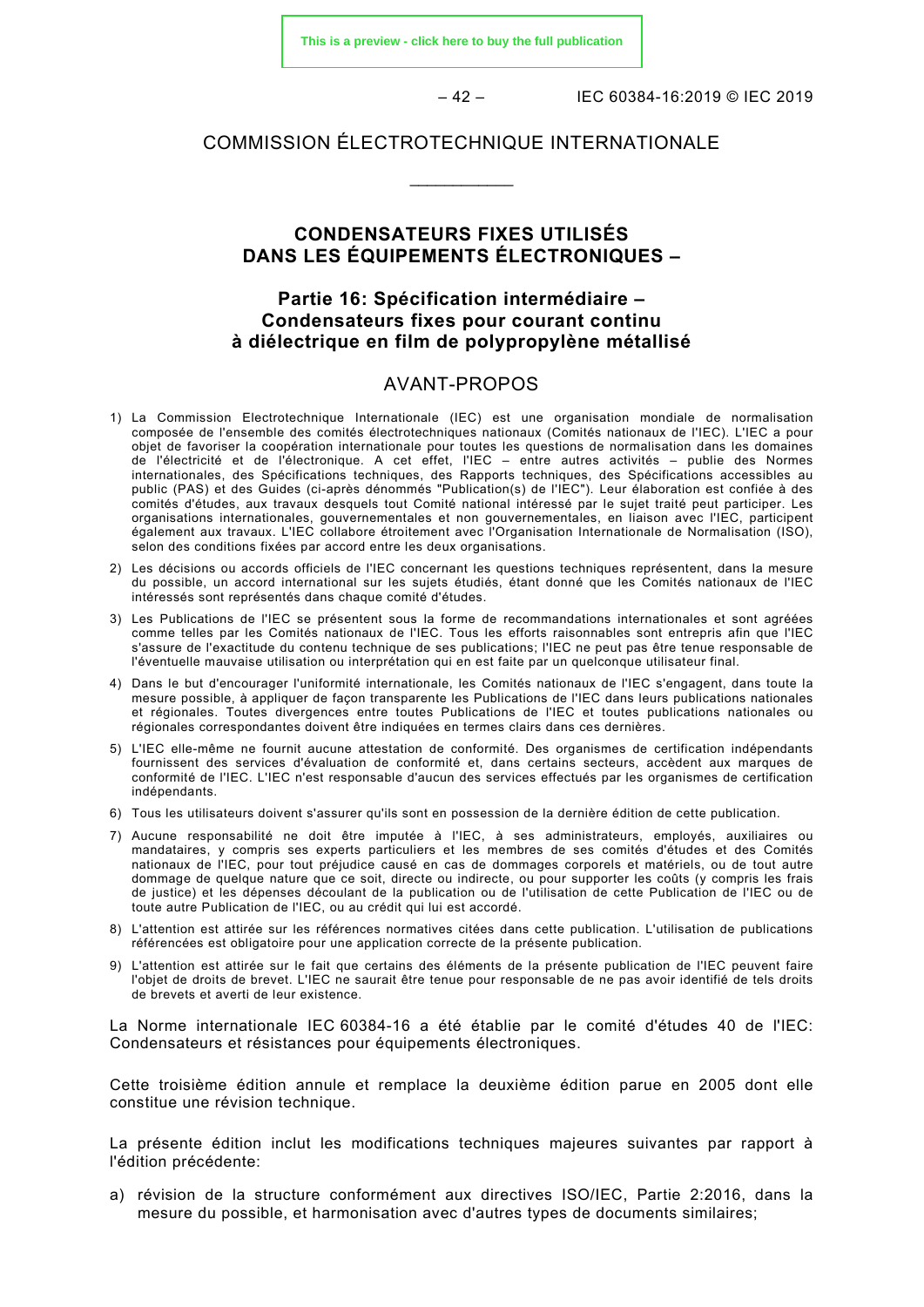IEC 60384-16:2019 © IEC 2019 – 43 –

b) en outre, l'Article 4 et tous les tableaux ont été révisés dans le but d'éviter les répétitions et les contradictions.

Le texte de cette Norme internationale est issu des documents suivants:

| <b>FDIS</b>  | Rapport de vote |
|--------------|-----------------|
| 40/2686/FDIS | 40/2691/RVD     |

Le rapport de vote indiqué dans le tableau ci-dessus donne toute information sur le vote ayant abouti à l'approbation de cette Norme internationale.

Ce document a été rédigé selon les Directives ISO/IEC, Partie 2.

La liste de toutes les parties de la série IEC 60384, publiées sous le titre général *Condensateurs fixes utilisés dans les équipements électroniques*, peut être consultée sur le site web de l'IEC.

Le comité a décidé que le contenu de ce document ne sera pas modifié avant la date de stabilité indiquée sur le site web de l'IEC sous "http://webstore.iec.ch" dans les données relatives au document recherché. A cette date, le document sera

- reconduit,
- supprimé,
- remplacé par une édition révisée, ou
- amendé.

Le contenu du corrigendum de décembre 2020 a été pris en considération dans cet exemplaire.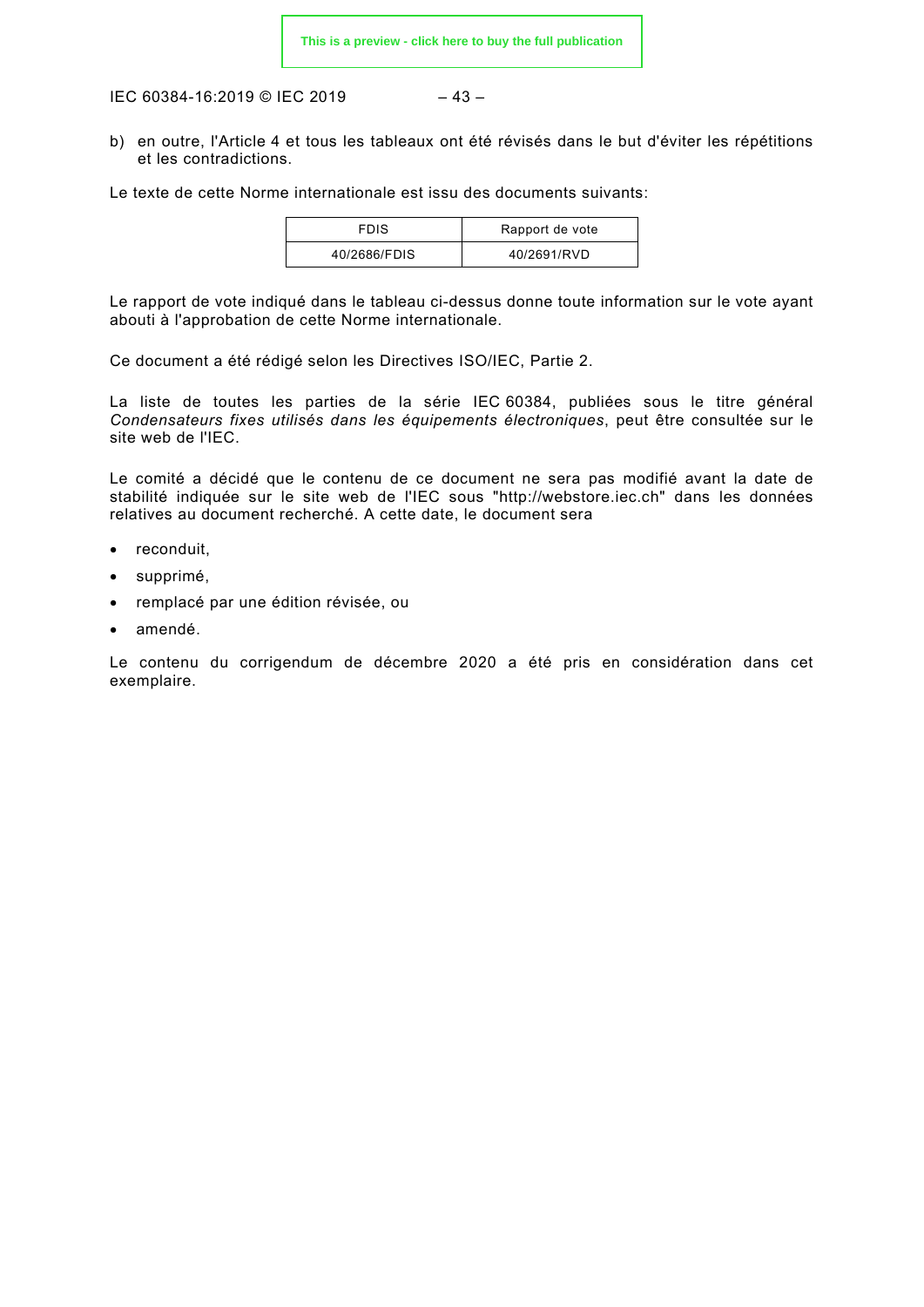– 44 – IEC 60384-16:2019 © IEC 2019

# **CONDENSATEURS FIXES UTILISÉS DANS LES ÉQUIPEMENTS ÉLECTRONIQUES –**

# **Partie 16: Spécification intermédiaire – Condensateurs fixes pour courant continu à diélectrique en film de polypropylène métallisé**

## <span id="page-15-0"></span>**1 Généralités**

#### <span id="page-15-1"></span>**1.1 Domaine d'application**

La présente partie de l'IEC 60384 s'applique aux condensateurs fixes à électrodes métallisées et à diélectrique en polypropylène destinés aux équipements électroniques.

Ces condensateurs peuvent avoir des propriétés "autocicatrisantes" en fonction des conditions d'utilisation. Ils sont principalement destinés à être utilisés dans des applications en tension continue.

La puissance maximale à appliquer est 500 var à 50 Hz et la tension de crête maximale est 2 500 V.

Les deux classes suivantes sont couvertes:

- a) Classe 1: pour les applications de longue durée de vie;
- b) Classe 2: pour les applications courantes.

Les condensateurs destinés à des applications en tension alternative et en impulsions ne sont pas inclus, mais ils sont couverts par l'IEC 60384-17.

Les condensateurs d'antiparasitage ne sont pas inclus, mais ils sont couverts par l'IEC 60384-14.

Les condensateurs de protection contre les chocs électriques (couverts par l'IEC 60065), ainsi que les condensateurs pour moteurs et pour lampes fluorescentes sont également exclus.

#### <span id="page-15-2"></span>**1.2 Objet**

Le présent document a pour objet de prescrire les caractéristiques et les valeurs assignées préférentielles, de sélectionner, en se référant à l'IEC 60384-1:2016, les procédures d'assurance de la qualité, les essais et les méthodes de mesure appropriés et de donner les exigences de performances générales pour ce type de condensateur. Les exigences et les sévérités des essais prescrits dans les spécifications particulières se référant à la présente spécification intermédiaire sont d'un niveau de performance supérieur ou égal parce que des niveaux de performance inférieurs ne sont pas admis.

#### <span id="page-15-3"></span>**1.3 Références normatives**

Les documents suivants sont cités dans le texte de sorte qu'ils constituent, pour tout ou partie de leur contenu, des exigences du présent document. Pour les références datées, seule l'édition citée s'applique. Pour les références non datées, la dernière édition du document de référence s'applique (y compris les éventuels amendements).

IEC 60063, *Séries de valeurs normales pour résistances et condensateurs*